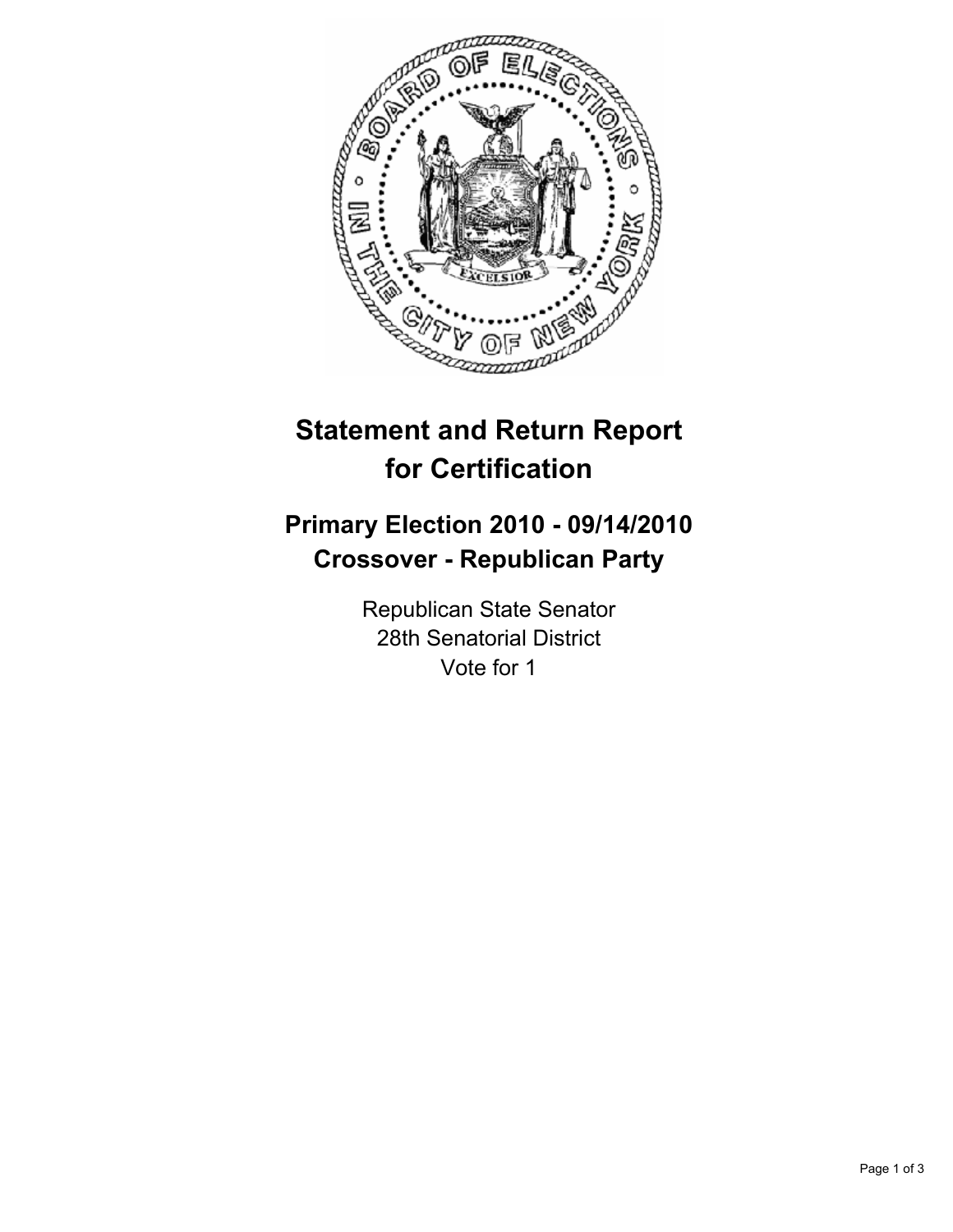

### **New York County**

| NO NAME (WRITE-IN)        | 4   |
|---------------------------|-----|
| JOSE M SERRAN (WRITE-IN)  |     |
| CHARLES RANGEL (WRITE-IN) |     |
| <b>KEESHA S WEINER</b>    | 140 |
| <b>JON GIRODES</b>        | 188 |
| AFFIDAVIT                 | 11  |
| ABSENTEE/MILITARY         | 22  |
| <b>EMERGENCY</b>          | 0   |
| PUBLIC COUNTER            | 462 |

#### **Bronx County**

| PUBLIC COUNTER         | 102 |
|------------------------|-----|
| <b>EMERGENCY</b>       | 0   |
| ABSENTEE/MILITARY      | 9   |
| AFFIDAVIT              | 3   |
| <b>JON GIRODES</b>     | 33  |
| <b>KEESHA S WEINER</b> | 62  |
| <b>Total Votes</b>     | 95  |